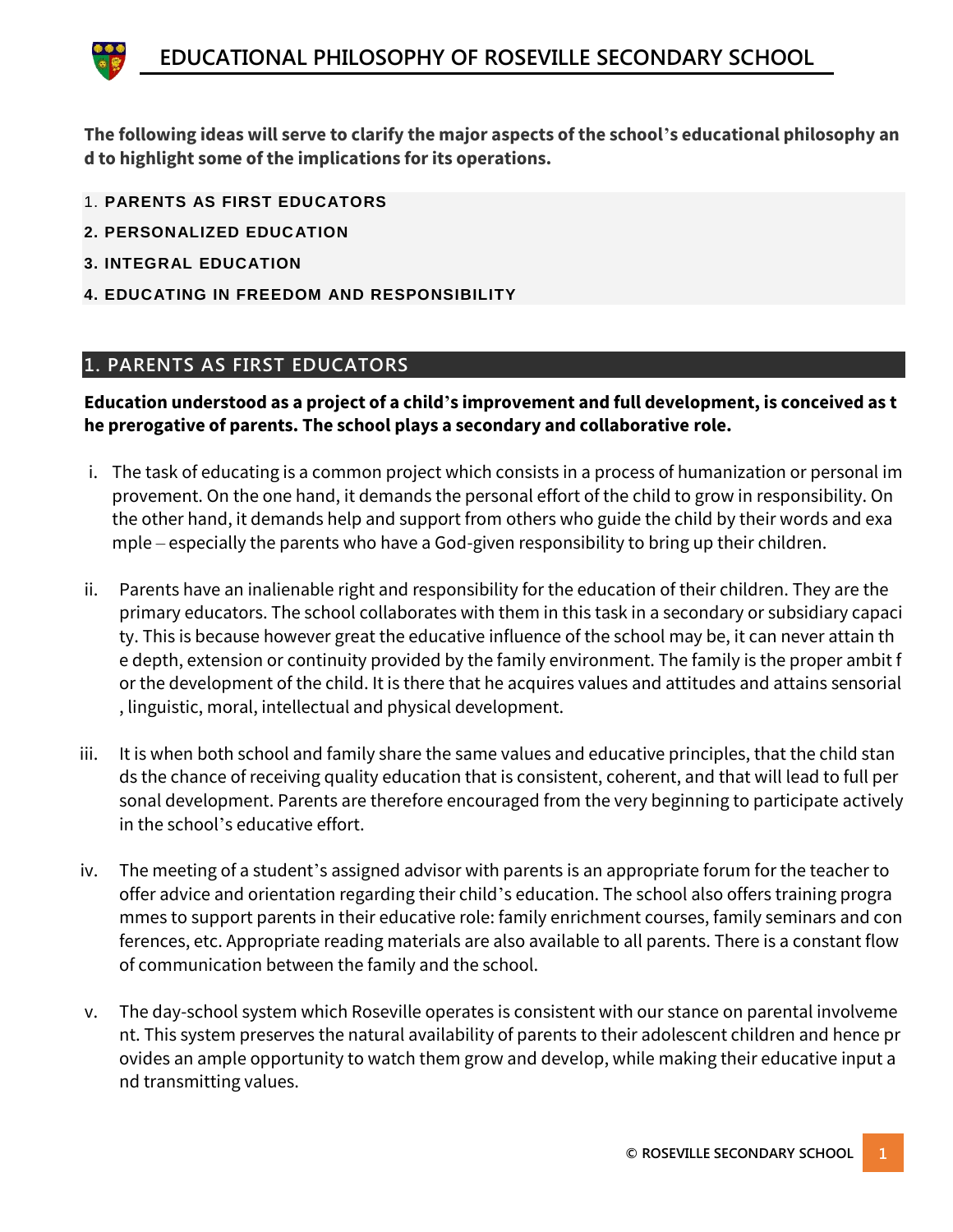

### **2. PERSONALIZED EDUCATION**

**Every person is unique, and has both strengths and weaknesses. Good education must recognize thi s to meet the personal needs of the child.**

- i. This is an important aspect of the philosophy of Roseville School. In our educative process, we strive to give personal attention to every student. However, personalized education is not a "method" of e ducating or teaching, but a perspective of education that is rooted in what is most profound about m an – that he is a person.
- ii. Endowed with intellect and free will, every person is loved by God for his own sake with his qualities, talents and capabilities. Therefore, each student has a distinct learning style and interests. Through a personalized approach, the educator endeavors to accompany and stimulate each child to learn an d develop at his pace.
- iii. Academic work at Roseville School is carried out with depth and seriousness. Teaching and evaluati on are personalized in such a way that both the students who are strong and those who are weak at a particular subject, learn, and are adequately motivated to improve.

iv. The role of the Advisor is a direct and invaluable support for personalized education. Her attentio n to every aspect of the student's academic and character development, in close collaboration with her parents, ensures that every student is truly supported to reach her full potential in all areas of de velopment: academic, moral, social, etc.

v. Adolescent boys and girls have different rhythms of development and maturation. Moreover, their psychological make-up, interests and aptitudes are naturally different. In recognition of this reality a nd in order to maintain a personalized education, Roseville School opts for single sex education (for girls) as a value in itself. Thus, the girls receive an education that is adapted to the singularity and ch aracteristics of their sex.

### **3. INTEGRAL EDUCATION**

**The child's education embraces every aspect of his personal development – intellectual, physical, moral, social, etc.**

- i. We understand education as a total personal development: physical, intellectual, technical, cultura l, social, moral, spiritual etc. However, we do not see it as a mere juxtaposition of these various asp ects, but as a harmonious educative endeavor that respects the singularity of each person.
- ii. At Roseville School, the Intellectual development of the students aims at grounding them in the ac ademic requirements of the Nigerian secondary school curriculum. Moreover, we educate to broad en the students' knowledge by inculcating in them love for knowledge, and the desire to learn. Thu s, they do not limit themselves to studying recommended texts, but are encouraged to delve into t he vast ocean of knowledge as a means of personal fulfillment, perfection and ultimately, of servic e to society.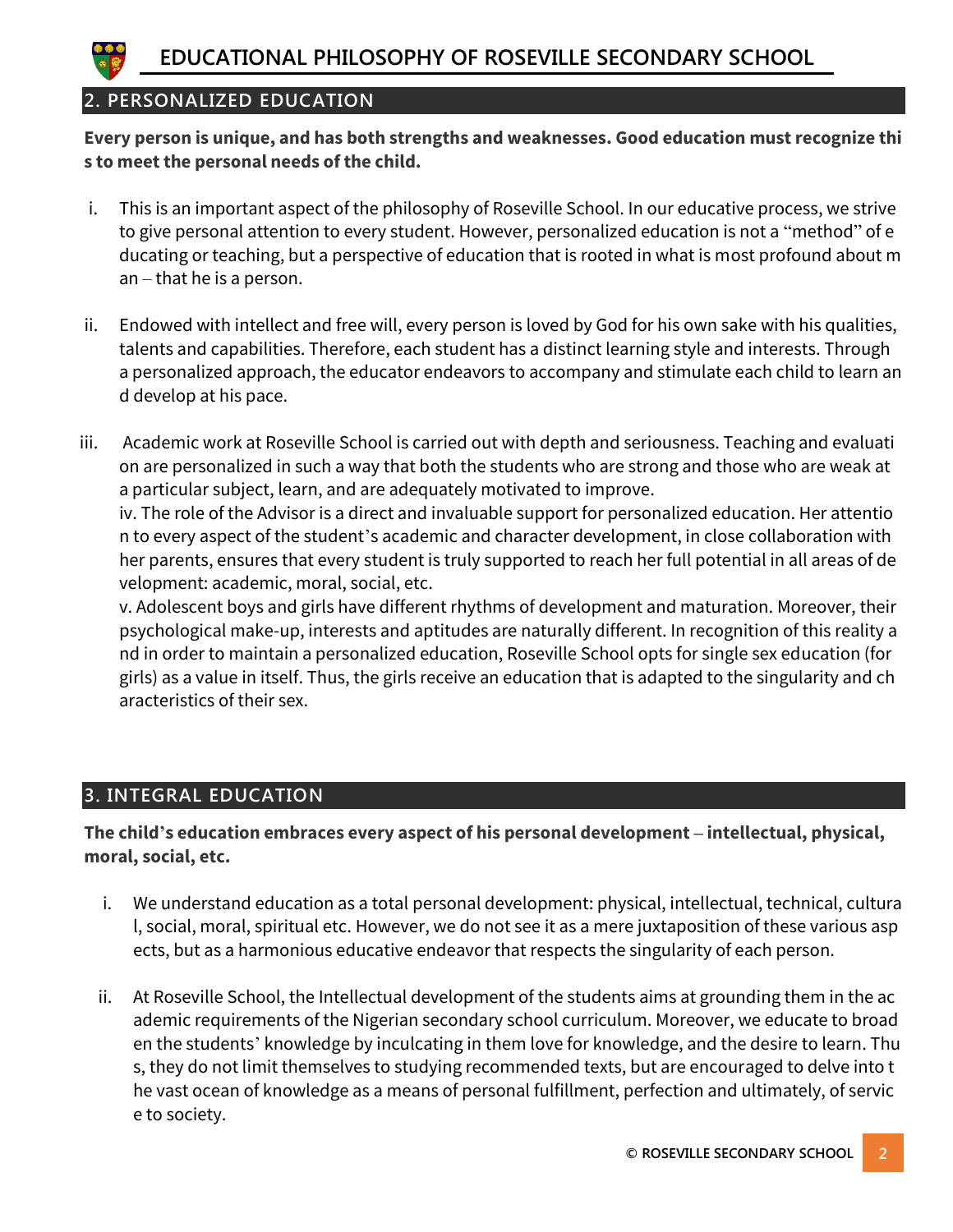# **EDUCATIONAL PHILOSOPHY OF ROSEVILLE SECONDARY SCHOOL**

- iii. Through practical work, learning activities in and outside the classroom, and various other experie nces, the students attain a deeper understanding of learned materials and acquire technical skills. Experiential learning also has an additional advantage of increasing the students' love for learning. The school is fully equipped with relevant facilities to enhance the acquisition of practical skills: Sci ence, ICT, and Music Laboratories, Basic Technology Workshop, etc.
- iv. By encouraging teamwork in the classroom and through assigned projects, as well as at sports and other school activities, students hone their social skills and acquire requisite virtues. They become more generous, understanding, respectful, friendly, helpful, outgoing and above all, learn to detect and attend to the needs of their colleagues.
- v. Moral and spiritual formation of the students is a premium at Roseville School. We believe that ever ything rises or falls with moral rectitude. Like all the other aspects of formation, the student's effor t in this domain permeates her entire life in school and at home. It is anchored on freedom underst ood as knowing the right thing, wanting the right thing and doing the right thing because one want s to. Religious and spiritual formation in the school is entrusted to Opus Dei, an institution of the Ca tholic Church.

### **4. EDUCATING IN FREEDOM AND RESPONSIBILITY**

**A person's actions are only responsible, personally enriching, and therefore truly educative if they are free. Those who educate must foster authentic freedom.**

- i. Parents and teachers have to avoid certain attitudes which bedevil education: indoctrinating instead of teaching; instructing instead of educating; excessive control instead of trying to aim at the free dev elopment of the student's potential. To educate is not to exert pressure on a mold. It is a process whi ch has its point of reference in the truth, which the student has to be helped to discover and supporte d to freely live by.
- ii. To educate in freedom is to advise and to guide the person being educated. It is to help develop his a utonomy according to her age and maturity, and avoid yielding to her taking refuge in the false securi ty of a passive dependence. It is to help the student understand that only the person who acts in acco rdance with the truth, is indeed free.
- iii. Therefore, we do not try to substitute the will of the student by pointing out to her at every moment, what she has to do. Instead, we help her face her responsibilities and support her in making good and informed choices. If parents and teachers lower the bars by demanding stereotypical external condu cts, by the force of insistence, they could make the child accept indications, but would have missed a n opportunity of helping her to know himself, to discover and make her own these norms of conduct, and live them out with freedom and personal responsibility.